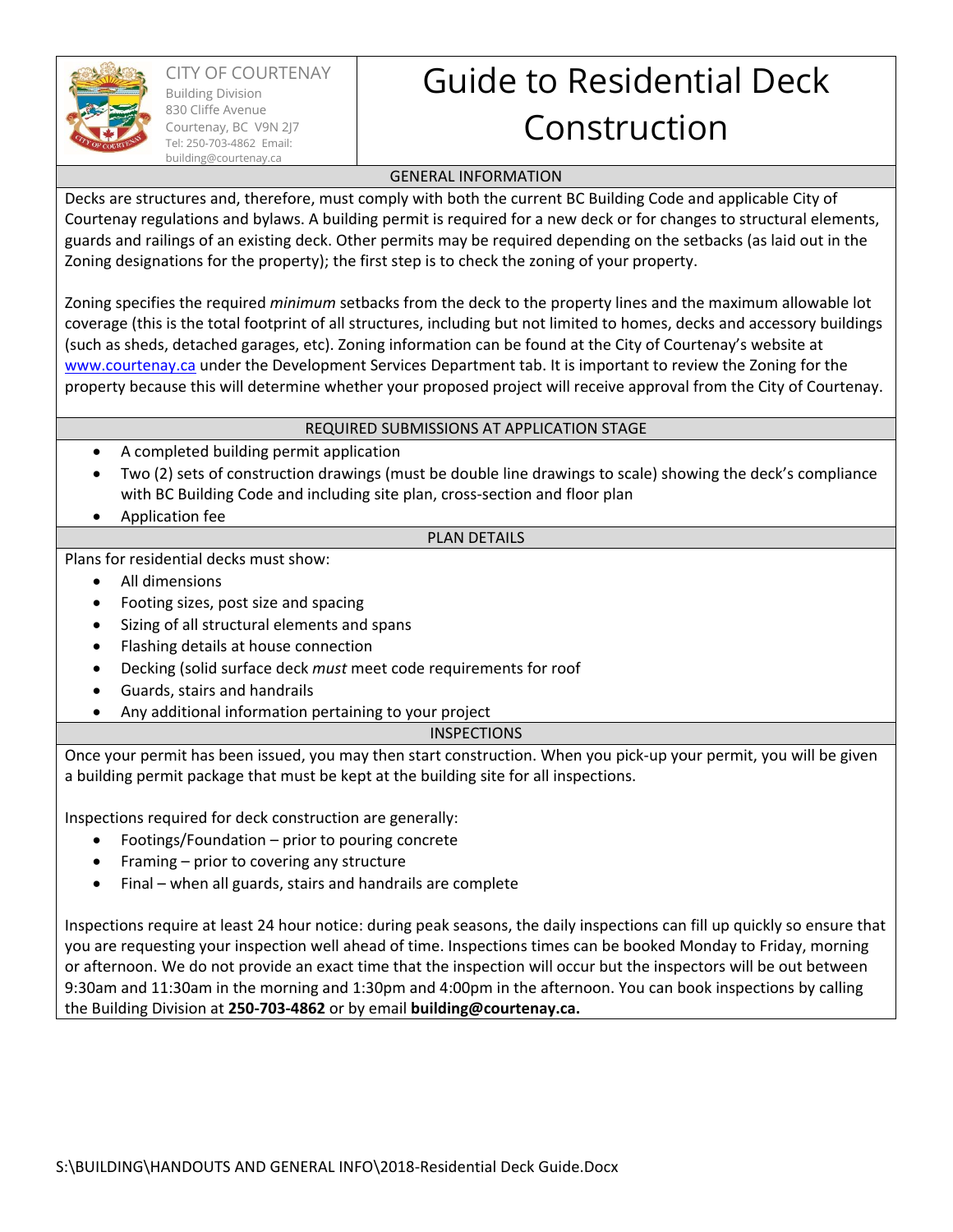

#### **EXAMPLE CROSS SECTION**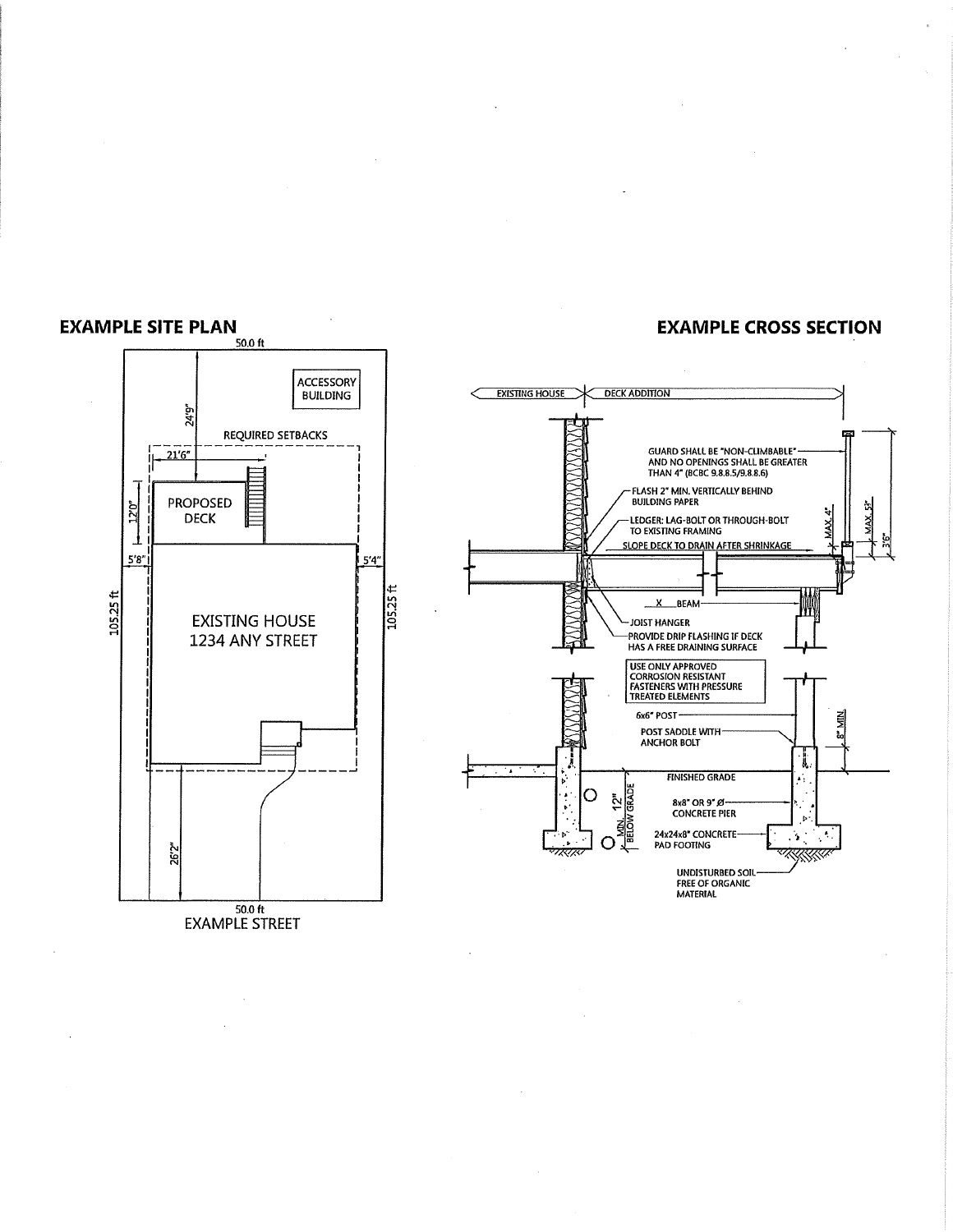# **EXAMPLE FLOOR PLAN**



# **EXAMPLE FOUNDATION PLAN**

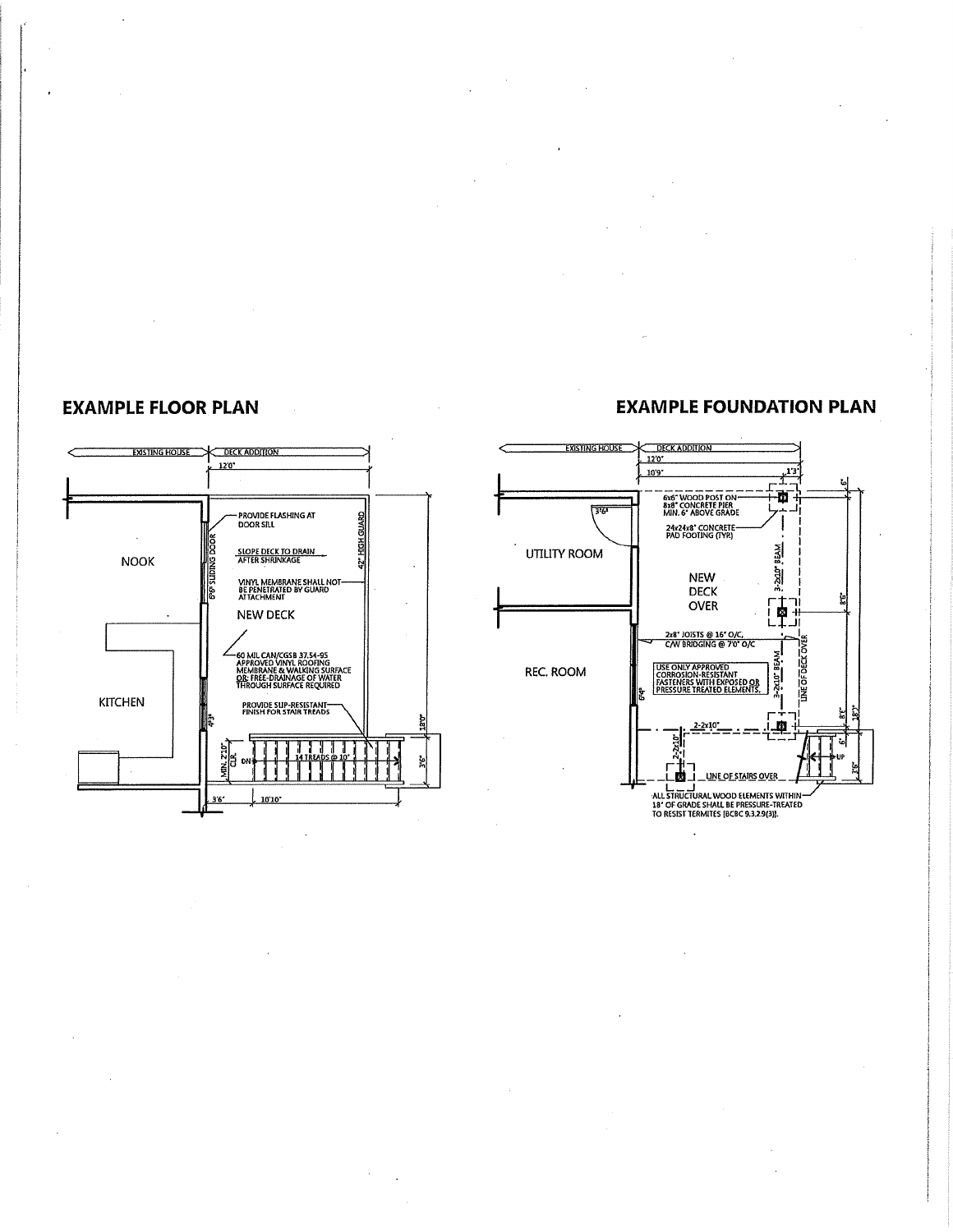